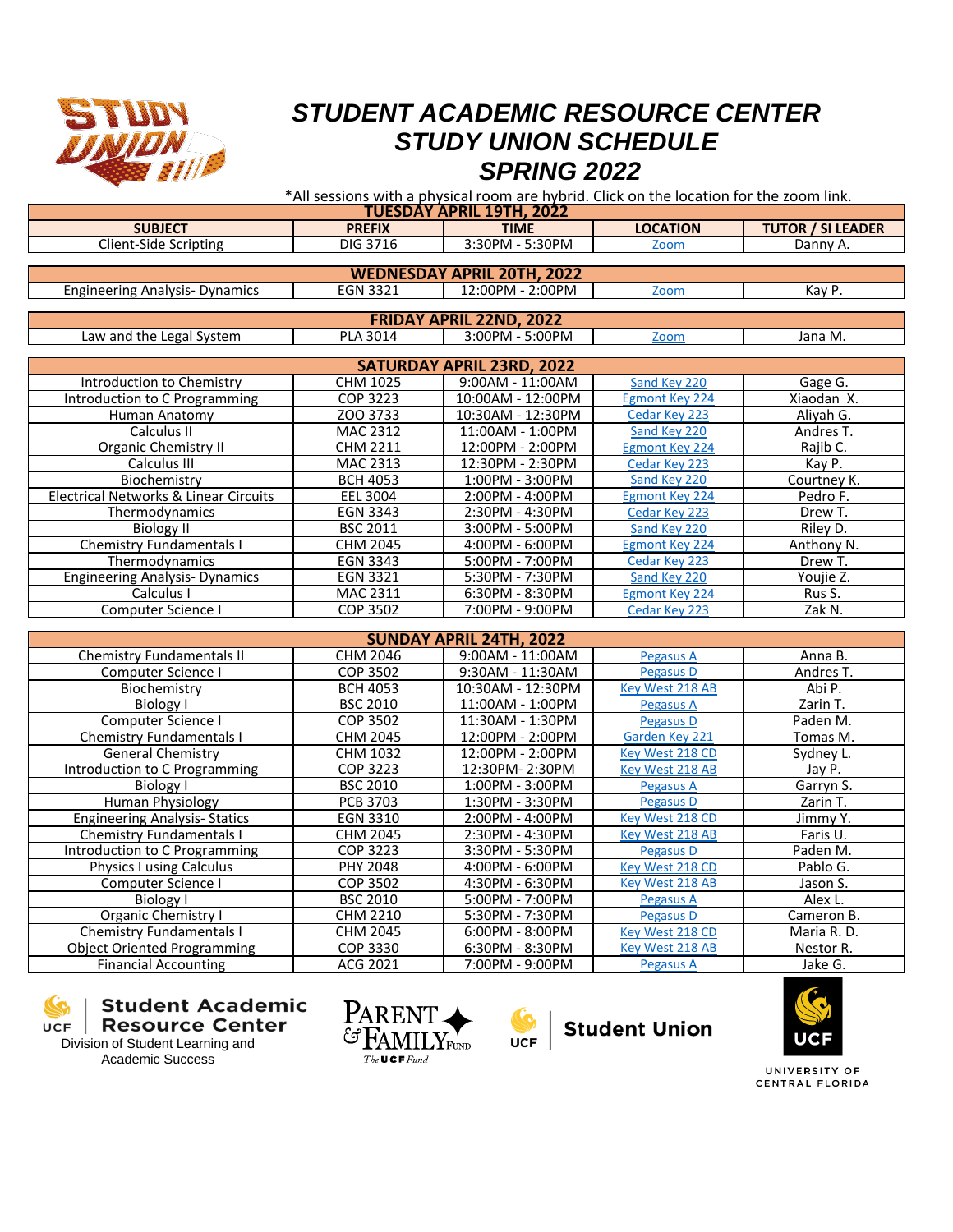| <b>MONDAY APRIL 25TH, 2022</b>             |                     |                                   |                  |                          |  |  |  |
|--------------------------------------------|---------------------|-----------------------------------|------------------|--------------------------|--|--|--|
| <b>SUBJECT</b>                             | <b>PREFIX</b>       | <b>TIME</b>                       | <b>LOCATION</b>  | <b>TUTOR / SI LEADER</b> |  |  |  |
| Prin. of Stats & Statistical Methods I     | STA 2014 & 2023     | 9:00AM - 11:00AM                  | Key West 218 AB  | Hanna S.                 |  |  |  |
| <b>Organic Chemistry II</b>                | <b>CHM 2211</b>     | 10:00AM - 12:00PM                 | Pegasus D        | Athalee R.               |  |  |  |
| <b>Physics I using Calculus</b>            | <b>PHY 2048</b>     | 10:00AM - 12:00PM                 | Pegasus A        | KCF.                     |  |  |  |
| <b>Elementary Spanish</b>                  | SPN 1120            | 10:30AM - 12:30PM                 | Key West 218 CD  | Jordan U.                |  |  |  |
| <b>Chemistry Fundamentals II</b>           | <b>CHM 2046</b>     | 11:00AM - 1:00PM                  | Key West 218 AB  | Carolina O.              |  |  |  |
| Introduction to Chemistry                  | <b>CHM 1025</b>     | 1:00PM - 3:00PM                   | Key West 218 AB  | Mohammad I.              |  |  |  |
| <b>College Physics II</b>                  | <b>PHY 2054</b>     | 1:30PM - 3:30PM                   | Pegasus D        | Jaden S.                 |  |  |  |
| <b>Statistical Methods I</b>               | <b>STA 2023</b>     | 2:00PM - 4:00PM                   | Pegasus A        | Vinh H.                  |  |  |  |
| <b>Physics II using Calculus</b>           | <b>PHY 2049</b>     | 3:00PM - 5:00PM                   | Key West 218 AB  | Luigi W. M.              |  |  |  |
| <b>Chemistry Fundamentals I</b>            | <b>CHM 2045</b>     | 3:30PM - 5:30PM                   | Pegasus D        | Pablo G.                 |  |  |  |
| <b>Engineering Analysis- Statics</b>       | <b>EGN 3310</b>     | 3:30PM - 5:30PM                   | Key West 218 CD  | Rodrigo P.               |  |  |  |
| Modeling for Real-Time Systems II          | <b>DIG 4324</b>     | 4:00PM - 6:00PM                   | Zoom             | Leo G.                   |  |  |  |
| Introduction to Chemistry                  | CHM 1025            | 4:00PM - 6:00PM                   | Pegasus A        | Angela U.                |  |  |  |
| <b>Engineering Analysis- Statics</b>       | <b>EGN 3310</b>     | 5:00PM - 7:00PM                   | Key West 218 AB  | Jimmy Y.                 |  |  |  |
| College Physics I                          | <b>PHY 2053</b>     | 6:00PM - 8:00PM                   | Pegasus A        | Luigi W. M.              |  |  |  |
| <b>Organic Chemistry I</b>                 | <b>CHM 2210</b>     | 6:00PM - 8:00PM                   | <b>Pegasus D</b> | Daphnee R.               |  |  |  |
| Introduction to Chemistry                  | <b>CHM 1025</b>     | 6:30PM - 8:30PM                   | Key West 218 CD  | Emma M.                  |  |  |  |
| Introduction to Discrete Structures        | <b>COT 3100</b>     | 7:00PM - 9:00PM                   | Key West 218 AB  | Matthew W.               |  |  |  |
|                                            |                     | <b>TUESDAY APRIL 26TH, 2022</b>   |                  |                          |  |  |  |
| <b>Introduction to Discrete Structures</b> | <b>COT 3100</b>     | 9:30AM - 11:30AM                  | Key West 218 AB  | Andres T.                |  |  |  |
| Human Physiology                           | <b>PCB 3703</b>     | 10:00AM - 12:00PM                 | Pegasus A        | Valeria W.               |  |  |  |
| College Physics I                          | PHY 2053            | 10:30AM - 12:30PM                 | Pegasus D        | Jaden S.                 |  |  |  |
| <b>Organic Chemistry II</b>                | <b>CHM 2211</b>     | 12:30PM - 2:30PM                  | Pegasus D        | Valeria W.               |  |  |  |
| <b>Chemistry Fundamentals II</b>           | <b>CHM 2046</b>     | 1:30PM - 3:30PM                   | Key West 218 AB  | Lily L.                  |  |  |  |
| <b>Organic Chemistry I</b>                 | <b>CHM 2210</b>     | 2:00PM - 4:00PM                   | Pegasus A        | Nicholas A.              |  |  |  |
| <b>Engineering Analysis- Statics</b>       | <b>EGN 3310</b>     | 2:30PM - 4:30PM                   | Pegasus D        | Ethan S.                 |  |  |  |
| <b>Chemistry Fundamentals II</b>           | <b>CHM 2046</b>     | 3:30PM - 5:30PM                   | Key West 218 AB  | Ashlyn P.                |  |  |  |
| <b>College Physics II</b>                  | <b>PHY 2054</b>     | 4:30PM - 6:30PM                   | Pegasus D        | Ashiya A.                |  |  |  |
| Solid Mechanics & Mech. of Materials       | EGM 3601 & EGN 3331 | 5:30PM - 7:30PM                   | Key West 218 AB  | Jared D.                 |  |  |  |
| <b>Engineering Analysis- Statics</b>       | <b>EGN 3310</b>     | $6:30PM - 8:30PM$                 | <b>Pegasus D</b> | Brandon N.               |  |  |  |
| <b>WEDNESDAY APRIL 27TH, 2022</b>          |                     |                                   |                  |                          |  |  |  |
| <b>Introduction to C Programming</b>       | <b>COP 3223</b>     | 1:30PM - 3:30PM                   | Key West 218 AB  | Nick V.                  |  |  |  |
| <b>General Microbiology</b>                | <b>MCB 3020</b>     | 2:00PM - 4:00PM                   | Pegasus D        | Esther P.                |  |  |  |
| <b>Organic Chemistry I</b>                 | <b>CHM 2210</b>     | 2:30PM - 4:30PM                   | Pegasus A        | Talib H.                 |  |  |  |
|                                            |                     |                                   |                  |                          |  |  |  |
|                                            |                     | <b>THURSDAY, APRIL 28TH, 2022</b> |                  |                          |  |  |  |
| <b>General Microbiology</b>                | <b>MCB 3020</b>     | 10:30AM - 12:30PM                 | Pegasus D        | Valeria W.               |  |  |  |
| <b>Engineering Analysis- Statics</b>       | <b>EGN 3310</b>     | 12:30PM-2:30PM                    | Pegasus A        | Gabe Z.                  |  |  |  |
| <b>Organic Chemistry I</b>                 | <b>CHM 2210</b>     | 1:00PM - 3:00PM                   | Pegasus D        | Keven L.                 |  |  |  |
| Introduction to C Programming              | <b>COP 3223</b>     | 2:30PM - 4:30PM                   | <b>Pegasus A</b> | Milo P.                  |  |  |  |
| Introduction to C Programming              | <b>COP 3223</b>     | 6:00PM - 8:00PM                   | Pegasus D        | Marcos C.                |  |  |  |
| <b>SATURDAY APRIL 30TH, 2022</b>           |                     |                                   |                  |                          |  |  |  |
| <b>Engineering Analysis- Statics</b>       | <b>EGN 3310</b>     | 11:00AM - 1:00PM                  | Pegasus A        | Gaby R.                  |  |  |  |
| <b>Physics II using Calculus</b>           | PHY 2049            | 12:30PM-2:30PM                    | Key West 218 AB  | David K.                 |  |  |  |
| Immunology                                 | <b>PCB 3233</b>     | 1:00PM - 3:00PM                   | Pegasus A        | KJ H.                    |  |  |  |
| Biology I                                  | <b>BSC 2010</b>     | 1:30PM - 3:30PM                   | Key West 218 CD  | Narmeen C.               |  |  |  |
| <b>Biochemistry I</b>                      | <b>BCH 4053</b>     | 1:30PM - 3:30PM                   | <b>Pegasus D</b> | Kaitlyn Jade O.          |  |  |  |

[h](https://academicsuccess.ucf.edu/sarc/)ttps://academicsuccess.ucf.edu/sarc/ *You must register to attend sessions virtually through Zoom. Click on the link embedded in "Location" to register and access the virtual review session. Schedule is subject to change. For the most up to date information, visit:*

**IMPORTANT INFORMATION:** Please be aware that SARC records online tutoring and Supplemental Instruction sessions and may post them. **Recordings of all live-streamed sessions will also be available to view on the Study Union Wordpress once the session is completed.** 

For review session materials and recordings, please visit:

https://ucfstudyunion.wordpress.com/

**We want your feedback! Complete the Study Union evaluation by scanning the QR code or go to:** 

[https://ucf.qu](https://ucf.qualtrics.com/jfe/form/SV_3LbZdhxcDaouw6y)altrics.com/jfe/form/SV\_3LbZdhxcDaouw6y